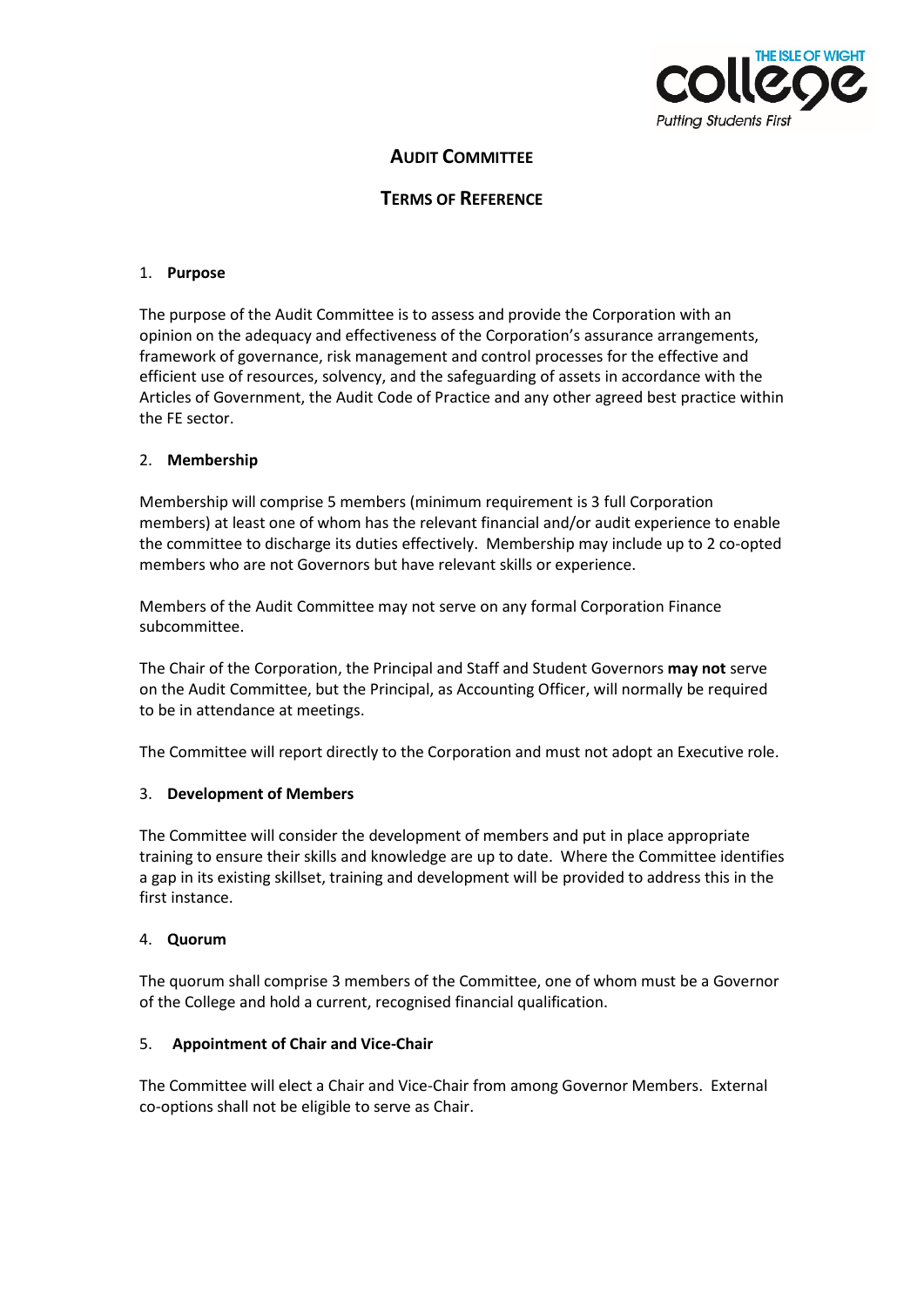## 6. **Officers in Attendance**

Officers normally in attendance at meetings will be:

- The Principal
- Director of Finance
- Clerk to the Corporation
- Internal Auditors
- Financial Statements Auditors
- Funding Auditors (where appointed)

The Committee has the right to invite any other person to attend for a part of or for the whole of a meeting.

Attendees shall have no voting rights.

# 7. **Meetings**

- i) The Committee shall meet as and when necessary for the proper discharge of its responsibilities but shall meet at least once per term.
- ii) The Clerk to the Corporation shall act as Clerk to the Committee.
- iii) The Committee may, when it is satisfied that it is appropriate to do so, meet with representatives of the Internal Audit Service, Financial Statements Auditor, or Funding Auditor (where appointed) without the Principal or Officers in Attendance being present.
- iv) All decisions of the Committee shall be referred to the Corporation for confirmation, except those specifically delegated, which shall be reported to the Corporation.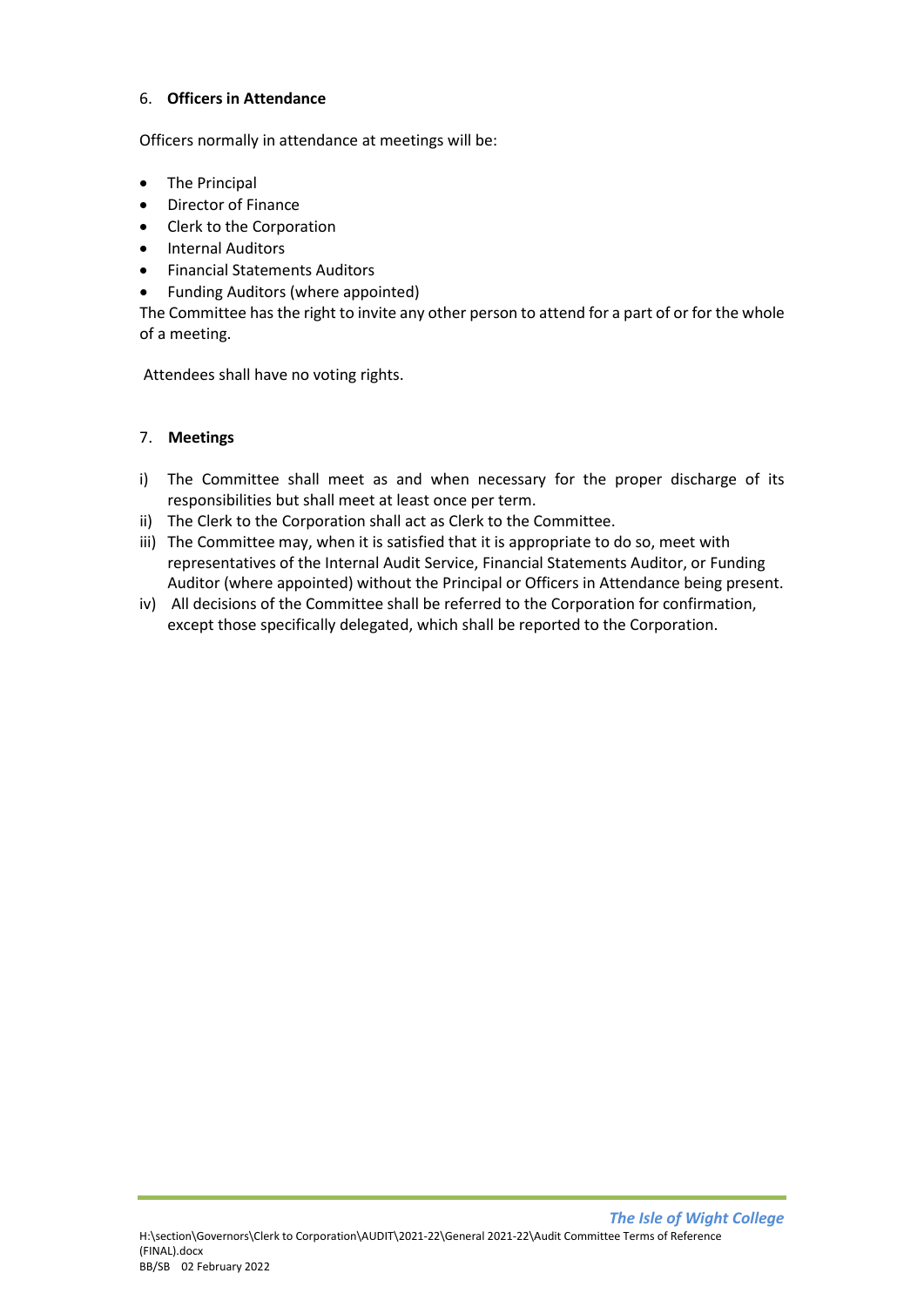| <b>Activity</b>                                                                                                                                                                                                                                                                                                                                                                     | How                                                                                                                                                                                                                                                                                                                              | Implemented |
|-------------------------------------------------------------------------------------------------------------------------------------------------------------------------------------------------------------------------------------------------------------------------------------------------------------------------------------------------------------------------------------|----------------------------------------------------------------------------------------------------------------------------------------------------------------------------------------------------------------------------------------------------------------------------------------------------------------------------------|-------------|
| i)<br>To assess and provide the<br>Corporation with an<br>opinion on the adequacy<br>and effectiveness of the<br>College's audit<br>arrangements, framework<br>of governance, risk<br>management and control,<br>and processes for the<br>effective and efficient use<br>of resources, the solvency<br>of the institution and the<br>safeguarding of its assets.                    | Scrutiny of reports from<br>$\bullet$<br>Internal and external<br>auditors and<br>consideration of<br>adequacy of management<br>responses.<br>Review of reports from<br>$\bullet$<br>the College on the Risk<br>Management framework.<br>Consideration of specific<br>$\bullet$<br>reports on Value for<br>Money, when required. |             |
| ii)<br>To advise the Corporation<br>on the appointment,<br>reappointment, dismissal<br>and remuneration of the<br><b>Financial Statements (FSA)</b><br>and Regularity Auditors<br>(RA) and other assurance<br>providers, including<br><b>Internal Auditor Service</b><br>(IAS), and establish that all<br>such assurance providers<br>adhere to relevant<br>professional standards. | Annual review of the<br>$\bullet$<br>performance of auditors<br>against agreed<br>performance indicators.<br><b>Consideration of tenders</b><br>$\bullet$<br>for audit services.<br>Review of planned audit<br>$\bullet$<br>work and related fees.                                                                               |             |
| To advise the Corporation<br>iii)<br>on the scope and objectives<br>of the work of the IAS, the<br>FSA and the funding<br>auditor (FA) (where<br>appropriate)                                                                                                                                                                                                                       | Scrutiny of audit<br>$\bullet$<br>strategies and plans in the<br>light of College needs and<br>priorities.                                                                                                                                                                                                                       |             |
| To ensure effective co-<br>iv)<br>ordination between the<br>IAS, the FA (where<br>appropriate) and the FSA<br>including whether the work<br>of the FA should be relied<br>upon for internal audit<br>purposes.                                                                                                                                                                      | Scrutiny of audit plans<br>$\bullet$<br><b>Reports from auditors</b><br>detailing how work will be<br>co-ordinated effectively.                                                                                                                                                                                                  |             |
| To consider and advise the<br>v)<br>governing body on the<br>audit strategy and annual<br>internal audit plans for the<br><b>IAS</b>                                                                                                                                                                                                                                                | Scrutiny of all IAS plans.<br>$\bullet$<br>Scrutiny of reports and<br>$\bullet$<br>consideration of the<br>adequacy of management<br>responses.<br>Review of outcomes of<br>plans and consideration                                                                                                                              |             |

 *The Isle of Wight College*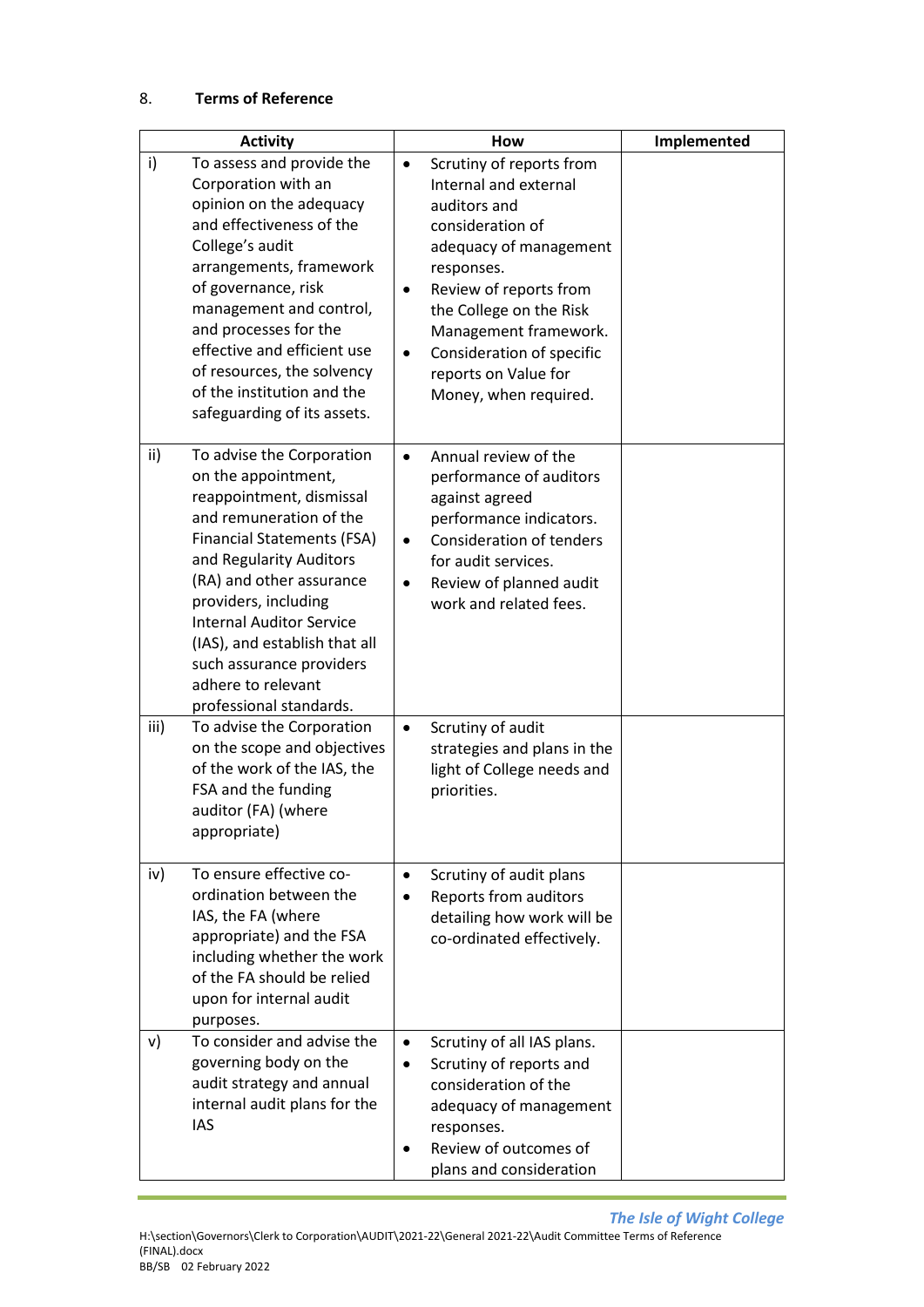| <b>Activity</b> |                                                      |           | How                                                | Implemented |
|-----------------|------------------------------------------------------|-----------|----------------------------------------------------|-------------|
|                 |                                                      |           | of how far outcomes                                |             |
|                 |                                                      |           | match plans via IAS                                |             |
|                 |                                                      |           | Annual Report.                                     |             |
| vi)             | To advise the governing                              | $\bullet$ | Scrutiny of all IAS                                |             |
|                 | body on internal audit                               |           | assignment reports and                             |             |
|                 | assignment reports and<br>annual reports and on      |           | key outcomes.                                      |             |
|                 | control issues included in                           | $\bullet$ | Scrutiny of IAS Annual<br>Report and all key       |             |
|                 | the management letters of                            |           | outcomes.                                          |             |
|                 | the FSA and the FA, and                              | $\bullet$ | Scrutiny of the                                    |             |
|                 | management's responses                               |           | Management Letters of                              |             |
|                 | to these                                             |           | FSA (and FA where                                  |             |
|                 |                                                      |           | applicable) to advise the                          |             |
|                 |                                                      |           | Governing Body on the                              |             |
|                 |                                                      |           | issues arising from the                            |             |
|                 |                                                      |           | audit of annual Financial                          |             |
|                 |                                                      |           | Statements.                                        |             |
|                 |                                                      |           | Consideration of                                   |             |
|                 |                                                      |           | management responses                               |             |
|                 |                                                      |           | to all issues and how far                          |             |
|                 |                                                      |           | they meet the criteria to                          |             |
|                 |                                                      |           | achieve effective control.                         |             |
| vii)            | To monitor, within an                                | $\bullet$ | Regular review of rolling                          |             |
|                 | agreed time-scale, the<br>implementation of agreed   |           | log of outstanding audit<br>items at each meeting. |             |
|                 | recommendations relating                             | $\bullet$ | Consideration of those                             |             |
|                 | to internal audit                                    |           | issues which are deemed                            |             |
|                 | assignment reports,                                  |           | high and medium risk.                              |             |
|                 | internal audit annual                                | $\bullet$ | Review of management                               |             |
|                 | reports, the FA's                                    |           | responses to address                               |             |
|                 | management letter and                                |           | these issues and                                   |             |
|                 | spot-check reports, where                            |           | consideration of how far                           |             |
|                 | appropriate, and the FSA's                           |           | they will be effective.                            |             |
|                 | management letter.                                   |           |                                                    |             |
| viii)           | To consider and advise the                           | $\bullet$ | Receipt of ad-hoc reports                          |             |
|                 | governing body on relevant                           |           | and advice to the Board                            |             |
|                 | reports by the NAO, the<br>funding bodies, and where |           | on key issues of high risk<br>to the College.      |             |
|                 | appropriate, management's                            |           |                                                    |             |
|                 | response to these                                    |           |                                                    |             |
| ix)             | To establish, in conjunction                         | $\bullet$ | Agreement to standard                              |             |
|                 | with College management,                             |           | performance indicators                             |             |
|                 | relevant annual                                      |           | for all auditors.                                  |             |
|                 | performance measures and                             | $\bullet$ | Formal consideration of                            |             |
|                 | indicators and to monitor                            |           | performance through                                |             |
|                 | the effectiveness of the IAS                         |           | review of performance                              |             |
|                 | and FSA through these                                |           | against agreed indicators.                         |             |
|                 | measures and indicators                              |           |                                                    |             |
|                 | and decide, based on this                            |           |                                                    |             |
|                 | review, whether a                                    |           |                                                    |             |
|                 | competition for price and                            |           |                                                    |             |

 *The Isle of Wight College*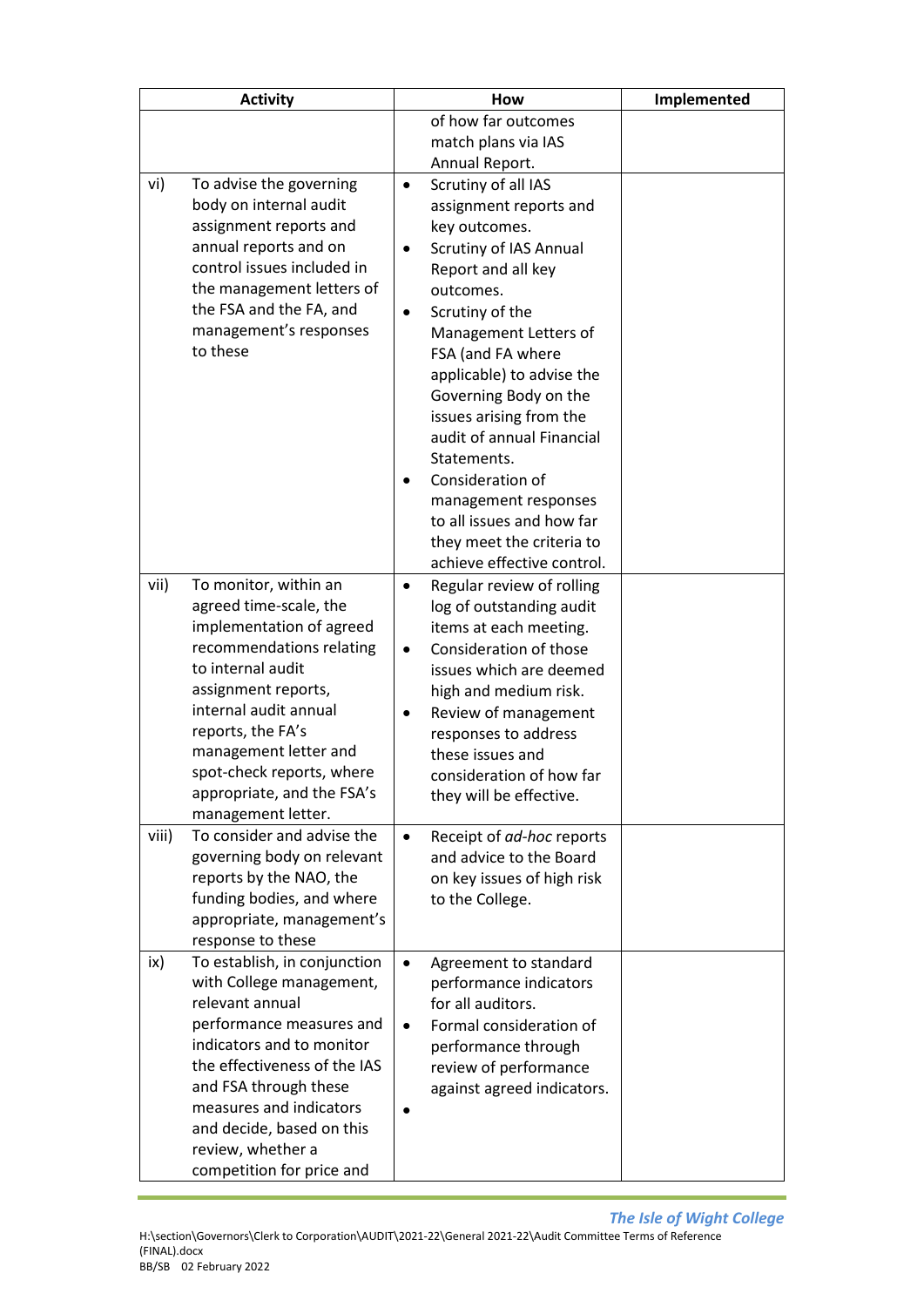|       | <b>Activity</b>                                                                                                                                                                                                                                                                                                                              |           | How                                                                                                                        | Implemented |
|-------|----------------------------------------------------------------------------------------------------------------------------------------------------------------------------------------------------------------------------------------------------------------------------------------------------------------------------------------------|-----------|----------------------------------------------------------------------------------------------------------------------------|-------------|
|       | quality of the audit service                                                                                                                                                                                                                                                                                                                 |           |                                                                                                                            |             |
|       | is appropriate                                                                                                                                                                                                                                                                                                                               |           |                                                                                                                            |             |
| x)    | Seek any information it<br>requires from the Internal<br>Audit Service, the Financial<br>Statements Auditor, the<br>Funding Auditor,<br>Corporation Members,<br><b>Committees and College</b><br>employees, or from third<br>parties.                                                                                                        | $\bullet$ | As required                                                                                                                |             |
| xi)   | To produce an annual<br>report for the governing<br>body and accounting<br>officer, which should<br>include the committee's<br>advice on the effectiveness<br>of the College's risk<br>management, control and<br>governance processes, and<br>any significant matters<br>arising from the work of<br>the IAS, the FAs and the<br><b>FSA</b> | $\bullet$ | Production of an annual<br>report scrutinised by the<br>Committee and formally<br>approved for submission<br>to the Board. |             |
| xii)  | To oversee the College's<br>policies on fraud,<br>irregularity and<br>whistleblowing and ensure<br>the proper, proportionate<br>and independent<br>investigation of all<br>allegations and instances of<br>fraud and irregularity.                                                                                                           | $\bullet$ | Inclusion of a specific<br>item on fraud on agenda<br>for each meeting.                                                    |             |
| xiii) | To inform the Corporation<br>of any additional services<br>provided by the financial<br>statements, regularity and<br>other audit and assurance<br>providers and explain how<br>independence and<br>objectivity has been<br>safeguarded.                                                                                                     | $\bullet$ | Formal note of any<br>additional services, as<br>required.                                                                 |             |
| xiv)  | To adhere to the<br>"Minimum Cycle of Audit<br>Committee Business" as<br>recommended in the<br>sector.                                                                                                                                                                                                                                       | $\bullet$ | Formal annual review of<br>annual cycle of business                                                                        |             |